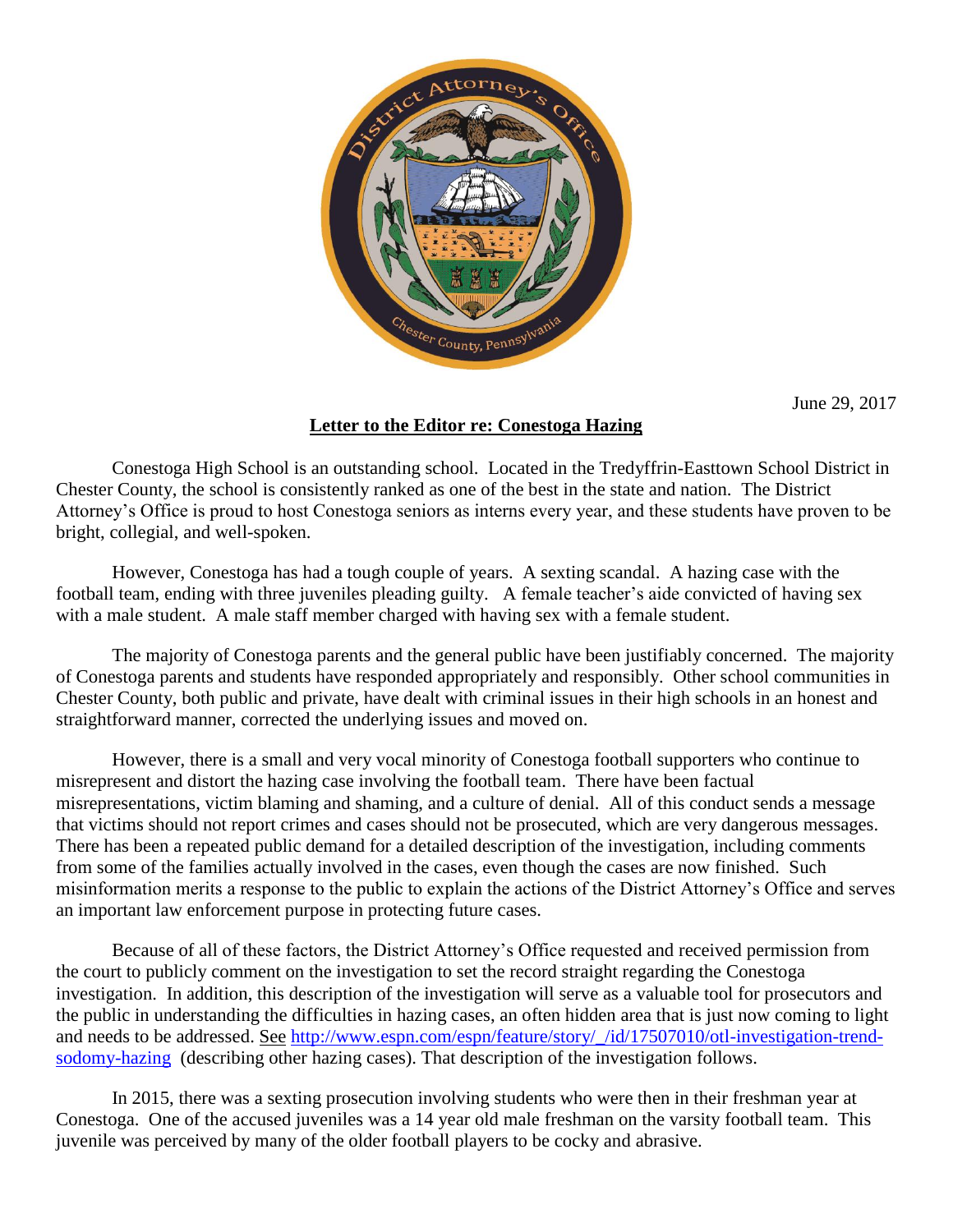During the course of the sexting prosecution, the father of the accused juvenile reported to the high school that his son had been the subject of hazing months before by the Conestoga football team, including an incident involving a broomstick inserted into his son's rectum. As required by law, this report was given to the Tredyffrin Township Police Department, who consulted with the District Attorney's Office.

Our initial reaction was skeptical. This sounded like a parent who was looking for leverage in his own son's criminal case. In addition, a delayed report case is always difficult to prosecute. However, the allegation was serious. The Chester County Detectives were assigned to assist the Tredyffrin Township Police Department in investigating this allegation. They were instructed to interview the alleged juvenile victim and other players from the football team.

The victim was interviewed by a Chester County Detective who is specially trained to interview juveniles. The victim reported that he was ordered by senior football players to clean the locker room in his underwear. When he tried to leave, he was pushed back into the locker room. Two named senior players held him down. A third named senior player poked him with a broomstick, briefly penetrating his rectum. The detective reported that the juvenile was credible. He had appropriate and specific details. He also was reluctant to discuss the matter, because it was embarrassing.

Where possible, a case is not built on one victim's word.<sup>1</sup> Other witnesses were interviewed. Multiple teams of detectives were detailed to the investigation. Those detectives interviewed 38 players, students, and coaches.

Instead of hearing that nothing had happened, the detectives came back with substantial details. The detectives reported that there was a tradition called "No Gay Thursdays" at Conestoga, where things that the players normally considered "gay" were not considered "gay." Thus, the older players would drop their genitals onto the heads of younger players, make the younger players clean the locker room in their underwear, "bless" other players by striking their bare skin with open-handed slaps to leave a hand print, "grind" on other players' legs, engage in a practice called "vortexing" (involving sneaking behind another player and placing fingers into an intimate area), and other rituals. Virtually every member of the team interviewed confirmed "No Gay Thursdays" in graphic detail. Both the team members and the coaches stated that the players generally were unsupervised in the locker room, which allowed the practice to continue.

Regarding the assault on the victim, the detectives reported that they had multiple other students who independently confirmed the assault with the broomstick. These players reported that the victim was held down and poked with the broomstick. One of the other players reported that the one senior player was poking at the victim with the broomstick like the senior player was chipping away at ice. Those witnesses obviously could not confirm if there was any penetration; only the victim would be able to confirm that detail. The players were interviewed separately to prevent any contamination of their stories. The interviews were audio recorded and parents were present for the interviews with the students who confirmed the broomstick incident. These players were friends with the accused three seniors and did not like the victim, so their incentives were not to lie for the victim.

The detectives also attempted to interview the three accused senior players. The father of one of the players accused of holding down the victim simply refused to allow his son to be interviewed. The other player accused of holding the victim down denied any knowledge. The player accused of wielding the broomstick admitted, "I guess I yelled, 'Shove the broom up his ass.'" But he denied doing it himself.

The senior players and their lawyers were advised about the victim's report and corroborating details from other witnesses. They were told to tell the truth and accept responsibility if they expected any leniency.

 $\overline{a}$ 

 $<sup>1</sup>$  Although as a matter of law, the victim's word alone can be sufficient to charge and convict.</sup>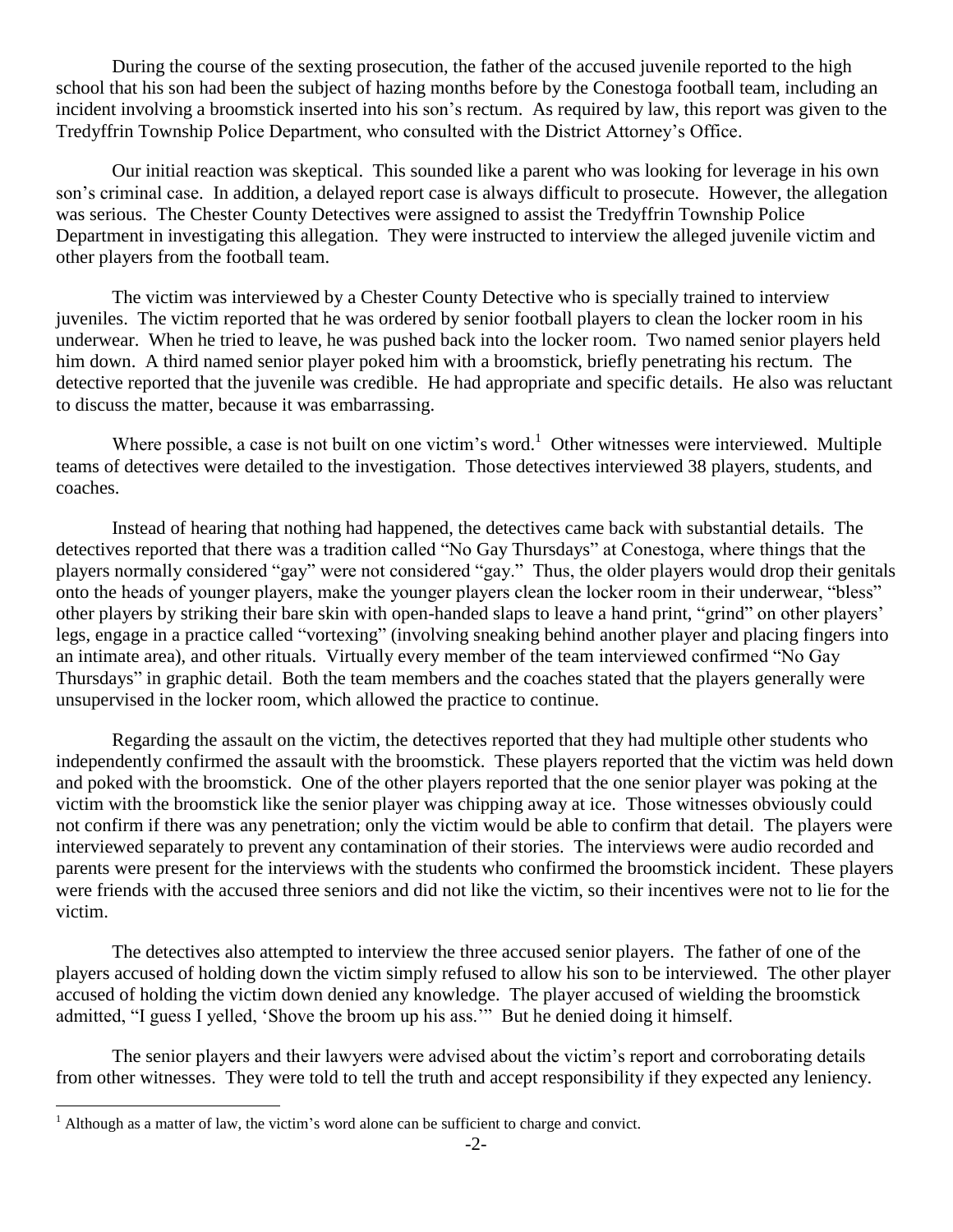The defense was given every opportunity, both then and at other times, to admit that the incident with the broomstick occurred, but the players did not know if the broom penetrated the victim's rectum or never meant that to happen. Under all of the circumstances in this case, the entire incident could have been resolved then and there, with the same charges that the juveniles eventually pled to. The defense declined.

The case was reviewed by multiple levels of prosecutors and detectives. The case was assigned to two prosecutors: a former Marine JAG Corps prosecutor, who has dealt with criminal hazing cases in the military; and an experienced juvenile prosecutor. Every person who reviewed the case agreed that charges were warranted.

As is our customary practice, the District Attorney's Office next discussed charging options with the victim and his family. The options included: (1) charging the three juveniles with a felony sex crime, possibly as adults, which would have made the names of the charged juveniles public and all proceedings public; (2) charging the three juveniles with misdemeanors and summaries, such as assault and harassment, keeping the proceedings in juvenile court and the names confidential; or (3) not charging the juveniles at all. The victim and his family, having been through the juvenile system and aware of the nature of the case, stated a strong preference for the second option, a charge of misdemeanors and summaries. Taking into consideration all of the circumstances of the case, the District Attorney's Office honored the victim's request.

During these discussions, the District Attorney's Office also looked at the general issue of high school hazing. We discovered that similar hazing incidents were occurring across the United States. The national media recently has commented on the same issues that our research revealed. See above *ESPN Report*. We also discovered that the criminal offense of hazing did not cover high schools in Pennsylvania, so the senior players could not be charged with hazing.

In the interim, we received media inquiries. Reporters had heard from Conestoga parents about a player being sodomized with a broomstick. The media intended to run with the story, and already had started broadcasting preliminary reports. We told the media that we would make a statement that set forth the factual allegations and stop the rumor mill.

We held a press conference. We discussed the victim's allegations, the corroborating witnesses, the "No Gay Thursday" culture, the criminal charges, and the lack of a hazing law covering high schools. The District Attorney's Office was publicly criticized in equal parts for not being harsh enough and being too harsh.

The District Attorney's Office turned over to the defense the extensive results of the investigation. There were approximately 500 pages of reports and 20 DVDs of recorded witness interviews.

We expected that the case would go to trial by the summer of 2016, because it was in the juvenile system. The prosecution was fully prepared to try the case. We also wanted the case resolved in the summer before the witnesses went to college. However, the defense repeatedly continued the trial, legitimately citing a health issue for one of the defense lawyers. Nevertheless, delay generally works to the advantage of the defense and the disadvantage of the prosecution. $2$ 

The backlash from the Conestoga football loyalists was pronounced and immediate. A few of the responses included: (1) boys will be boys, this happens everywhere; (2) the victim is a bad kid, nobody likes him or his father; and (3) complete denial - - nothing happened, not "No Gay Thursdays," not the broomstick incident, nothing. They attacked the police and prosecutors. They did this in public meetings and social media.

 $\overline{a}$ 

<sup>&</sup>lt;sup>2</sup> After the charges were filed, two of the accused juveniles were offered a "consent decree", which would have allowed them to admit to their conduct but not be convicted of any offenses if they stayed out of trouble. They declined. The father of the player who declined to allow his son to be interviewed announced to the media his refusal to take advantage of the consent decree option.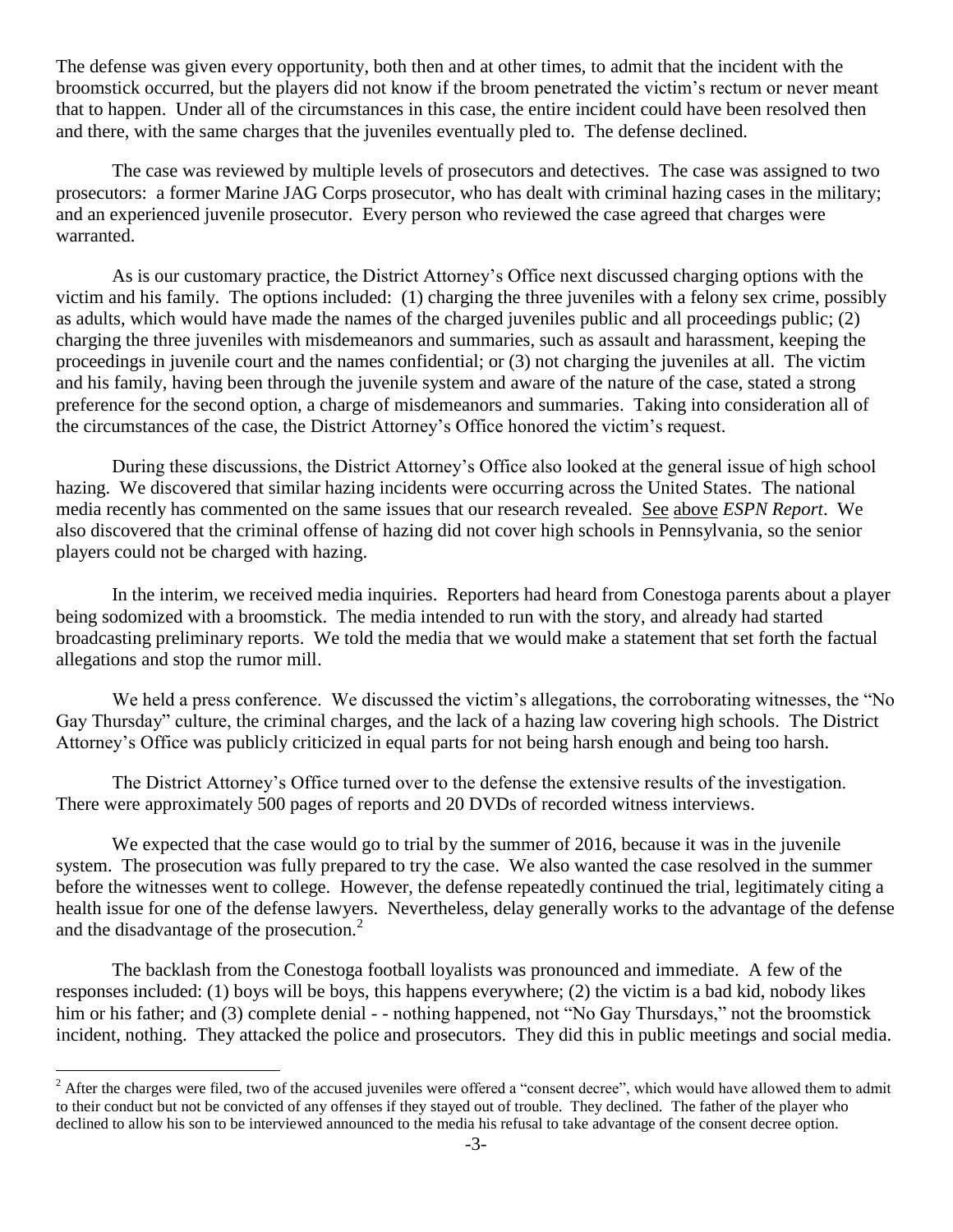We pointed out: (1) this went way beyond "boys being boys"; (2) blaming the victim was inappropriate, and the fact that the players did not like him was evidence of motive; and (3) there were independent witnesses.

The Tredyffrin-Easttown School District (the "School District") took independent actions. They accepted the resignation of the head football coach, but subsequently hired him back to Conestoga in a security job. The School District fired the rest of the coaches. These decisions were made solely by the School District, based on the School District's own internal investigation into "No Gay Thursdays."

The School District expelled the victim based on the sexting case. The School District suspended but did not expel the three senior football players.

The School District also decided to sue the victim. They claimed that the victim did not officially live in the district and now owed them over \$10,000. The School District lost this suit and was ordered to pay for the victim's education at a different school.

Also during this interim period, a video of the victim surfaced. Another football player/student from Conestoga caught the victim on a train and told him that he was threatening the future of the three senior players. In that conversation, the victim initially stated that his father told him what to say, then went back to saying the incident did happen. This interaction was recorded, including both the victim's statement about his father and the victim's confirmation that the incident did happen. The attorney for the student or students who participated in recording the interaction alerted the District Attorney's Office to the existence of the video, but realized that the recording was a probable Wiretap Act violation, and thus requested immunity for the students as a condition of producing the video to the District Attorney's Office. The District Attorney's Office agreed not to prosecute the recording students and immediately turned the video over to the defense lawyers, with the caveat that that the video was a probable Wiretap Act violation and had to be kept secure.

The prosecutors and detectives reviewed the video. The video looked like a circumstance that prosecutors see often in criminal cases, which is an attempt by defendants' friends to pressure a victim into providing an inconsistent statement. This is part of the "Stop Snitching" culture that exists in many places, from Philadelphia to Conestoga, from drug gangs to athletic teams. It is a concerted attempt by individuals or a community to derail the criminal justice process. Any kid caught alone and by surprise might blurt out anything when confronted by defendants' friends. In this case, the recording loses steam when the victim goes back to saying that the incident happened. The video made the prosecution more difficult, but did not change our view of what happened in the case (particularly because the video includes the victim standing by the incident and the facts that the incident was still reported by independent witnesses). Somebody then gave the video to the media for public dissemination, possibly illegal conduct. This was another apparently coordinated tactic to attempt to discredit the victim.<sup>3</sup>

The other senior players who had reported witnessing the incident were not looking forward to testifying against their senior team-mates, but they remained steadfast in their testimony. They faced enormous public pressure from the football loyalists to recant and prosecutors were repeatedly assured that they would recant. Again, the "Stop Snitching" culture at work. However, these young men had the courage and parental support to remain truthful.

The case was finally set to go to trial in early 2017. Every prosecutor and detective on the case continued to believe that the incident took place.

 $\overline{a}$ 

 $3\degree$  The father of the charged juvenile who refused to allow his son to be interviewed in the investigation also publicly was quoted by the media claiming that the District Attorney's Office was delaying the case. This claim was false. This attack was aimed at the specifically at the prosecutors, rather than the victim.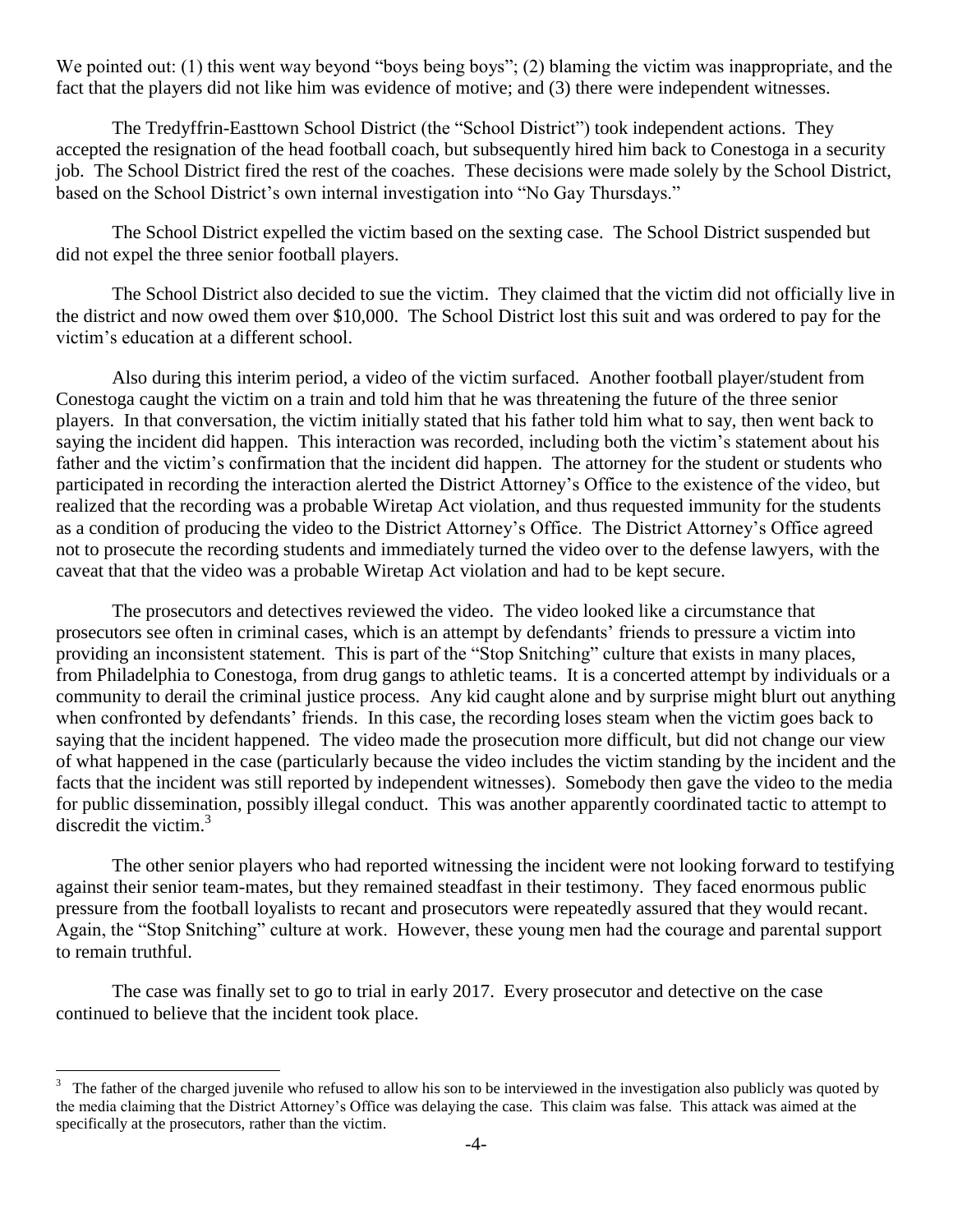As often occurs as a trial approaches and all of the parties have had an opportunity to review every bit of discovery and grapple with the potential ramifications of trial, the defense presented a plea proposal. The lawyers for the players asked if their clients could plead guilty to the summary offense of harassment.

We consulted with the victim. The victim had been through public and private hell, ostracized by the football supporters, the school, and his former team-mates. The victim said that he would accept the plea as long as the senior players admitted what they did and took responsibility.

The issue of penetration remained unresolved. The victim maintained that it happened and was found credible by the investigators. The charged juveniles could credibly admit that they held the victim down and poked him with a broom, but never intended to penetrate him or did not believe that they had penetrated him. At the victim's original request, the District Attorney's Office had never charged the felony offense involving penetration, so it became a moot point in the plea discussions.

At the end of the day, the charged juveniles agreed to plead guilty to harassment. They admitted that two of the players held the victim down and the third player poked the victim with a broomstick. The charged juveniles admitted that it was their intent to scare the victim. All of these admissions could have been made at the beginning of the investigation.

The debate was whether to remain totally silent on the nature of the poking, to say "below the waist," or to say "in the leg." The defendants initially refused any mention of the broomstick. However, they then admitted the broomstick and requested the "in the leg" language. As in many plea agreements, neither side gets exactly what they want.

The victim was consulted. He agreed that the pleas to harassment and the stated facts in support of the plea were sufficient. The judge overseeing the case accepted the guilty pleas.

In conclusion, to answer the outstanding questions from the case:

- 1. Did "No Gay Thursdays" happen as a regular hazing ritual with the Conestoga High School football team? Yes, as confirmed by the football players and the School District's internal investigation.
- 2. Was the locker room generally unsupervised, allowing "No Gay Thursdays" to continue? Yes, as confirmed by the coaches, players, and the School District's internal investigation.
- 3. Did two larger senior players hold the victim down as part of "No Gay Thursdays"? Yes, as stated by the victim, as confirmed by other players, and as admitted by the charged juveniles.
- 4. Did one of the charged juveniles poke the victim with a broomstick in the lower half of the victim's body while the victim was being held down by two larger and older players? Yes, as stated by the victim, confirmed by other team members, and as admitted by the charged juveniles.

What would you think if you walked in and saw that being done to your son? What would you think if it was done to your daughter?

- 5. Did the broomstick penetrate the victim? The victim says yes. And only he would know.
- 6. Partially as a result of this case, was Pennsylvania law amended to make the offense of hazing applicable to high schools? Yes. And we understand that the new Conestoga football coach is